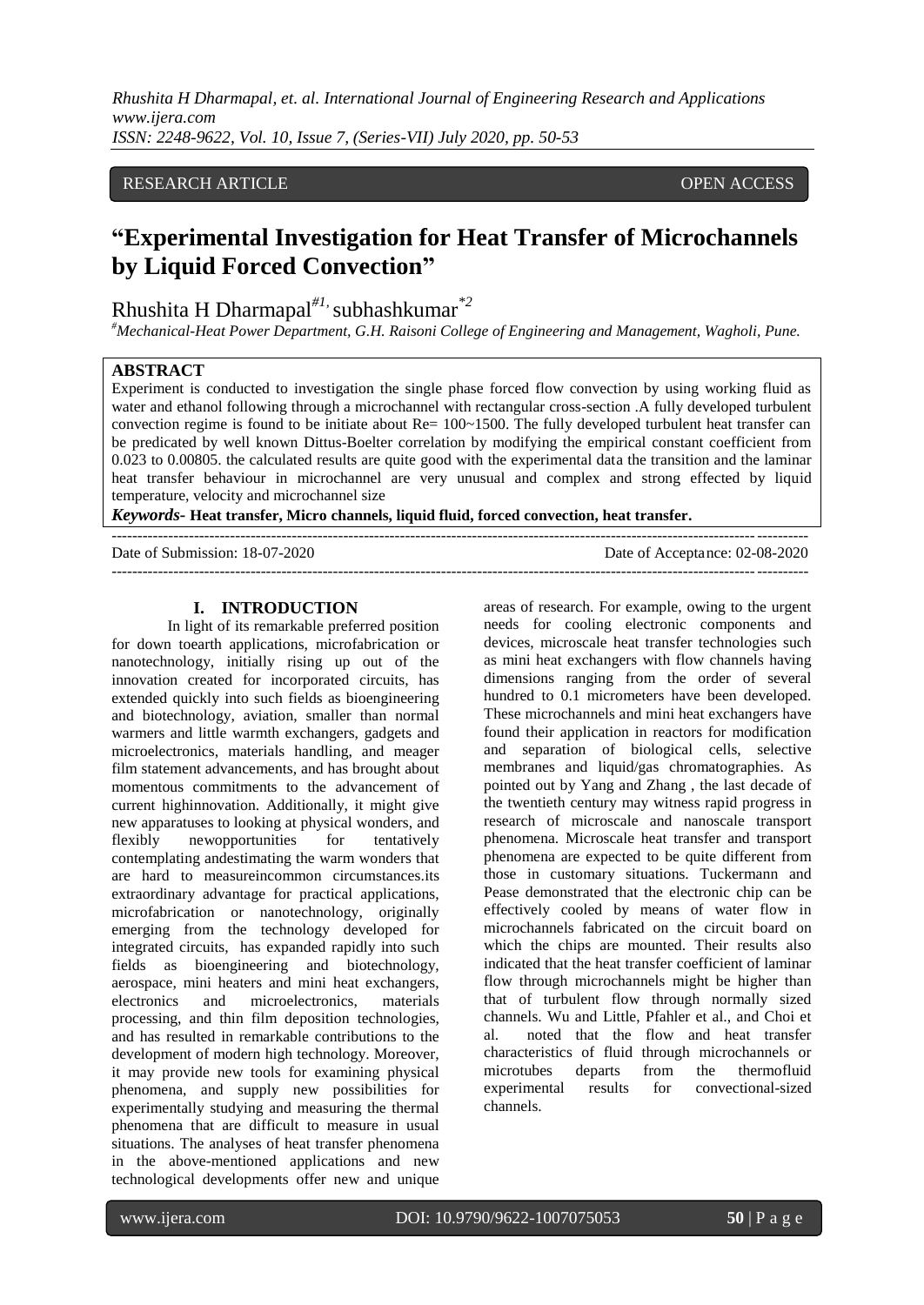*Rhushita H Dharmapal, et. al. International Journal of Engineering Research and Applications www.ijera.com ISSN: 2248-9622, Vol. 10, Issue 7, (Series-VII) July 2020, pp. 50-53*

#### **II. LITERATURE REVIEW**

Aly M. A. Soliman et all state that In the study, an experimental investigation to theperformance of the solar cells coupled with heat sink is presented. Indoorexperimental setup was designed and assembled to investigate the impact of usingheat sink cooling system on the performance of solar cells. Halogen lamps used tosimulate the solar radiation and the study is carried out at different solar radiationvalues. Moreover, the study is carried out at natural and forced air to cool the heatsink. The results show that using heat sink cooling system enhances theperformance of the solar cell. Temperature of solar cell decreased by about 5.4 %and 11 % by using heat sink cooling system at natural and forced air over the heatsink, respectively. Moreover, the efficiency and power of the solar cell systemincrease by about 16 % when heat sink cooling system is used.[1]

Mushtaq I. Hasan et all state that In this paper using of the phase change materials(PCMs) in a micro-channel heat sink (MCHS) is numerically investigated. The air isfirst used in heat sink and then four phase change materials (paraffin wax, neicosane,p116 and RT41) have been used as cooling mediums in different types and differentconfigurations at different ambient temperatures. Constant heat flux is applied on thebase of heat sink and mixed (convection and radiation) boundary condition is applied atthe top surfaces of heat sink.The results showed that, using of the phase change materials in micro-channels heatsink with different configurations lead to enhance the cooling performance of micro heatsink. The phase change material should be selected according to its melting temperatureaccording to the certain application as different phase change martials caused differentvalues of reduction in heat sink temperature in range of ambient temperature due todifference in melting temperatures of PCMs. The cost of materials depends on theclassification of the PCM (organic and inorganic) and quantity of PCMs used in a certainapplication.[2]

Afzal Husain, Kwang-Yong Kim et all state that The present study deals with thenumerical optimization of microchannel heat sink with the help of surrogateanalysis and evolution- ary algorithm. Two design variables related to themicrochannel depth, width and fin width are chosen and their ranges are decidedthrough preliminary calculations of three-dimensional Navier–Stokes and energyequations. Objective functions related to the heat transfer and pressure drop i.e,thermal resistance and pumping power are formulated to analyze the performanceof the heat sink. Water with temperature dependent thermal properties is used ascoolant for steady, laminar fully developed flow in the silicon microchannels.Using the numerically evaluated objective function, polynomial response surface isconstructed for each objective function. Evolutionary algorithm for multiobjectiveoptimization is performed to obtain global Pareto optimal solutions. Trade off between objectives is found and analyzed with the design variables and flowconstraints.[3]

Sunil Kumar et all state that The nanofluids have increased interest in manyengineering fields due to its excellent thermophysical properties, which can be easilyused in microchannel heat sinks by many roles for performance improvement. Thepurpose of this review summarizes the important published articles on the enhancementof the convective heat transfer in microchannel heat sinks using nanofluids. Numerousstudies have been done to find the effect of different nanofluids flow through microchannel heat sinks on thermal performance. In this work a comparative study is alsocarried out to select be micro channel heat sink shapes for maximum heat transfer andminimum friction losses.[4]

### **III. TEST FACILITY AND EXPERIMENTAL DESCRIPTION.**



FIG. 1. Test facility.

The test set up is shown in figure and its consist of following devices. Liquid pool, liquid pump, test section and control valve for adjusting the flow rates. The liquid temperature in the pool is kept constant by using the valves for heating or cooling. The liquid is pumped in the pumping line the part of it followed through a test section and returns to the pool and part flowed through the by pass tube line to the pool with the experimental set up. It is convenient to adjust the flow rate and maintain steady liquid flow rates. An open- loop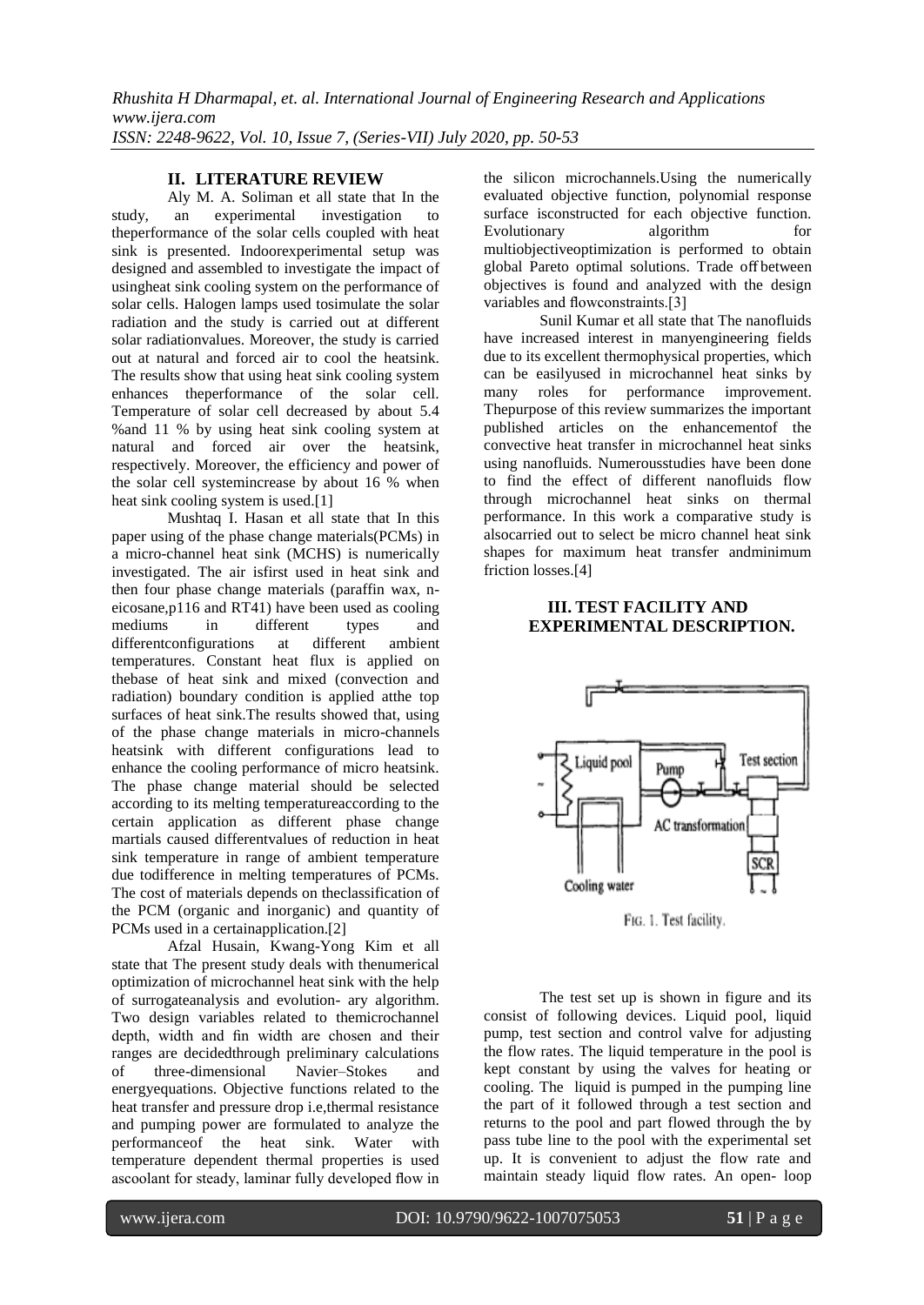systems is selected for the investigation and flow rate is determined by the method of weighting. The microchannel structures to be tested is made up of stainless steel plate 18 mm wide and I25 mm onwhichthe microchannels are machined in parallel. As shown below.

Figure 2 is a schematic diagram showing details of the test section. The thickness of the region of the plate where the microchannels were machined was 2 mm. The tested length of the microchannel was 45 mm. There were six kinds of microchannel structures utilized in this investigation. Each microchannel cross-section was rectangular with different widths and identical channel height of 0.7 mm. There were N (4 or 6) microchannels with identical gcometries evenly distributed on each test plate. The geometrical parameters of the tested microchannel structures are summarized in Table 1. Thermocouples for measuring liquid temperature were located at the inlet and outlet of the test section. In addition, six thermocouples were mounted on the back of the microchannel plate, three thermocouples at the upstream end and another three at the downstream end, to measure the plate wall temperature. The stainlesssteel plate on which the microchannels were machined was electrically heated by directly connecting the plate to an AC electrical-current transformer matched with an SCR voltage regulator that provided low voltage and high electric current. Hence, high, uniform heat flux was supplied along the test section. The input voltage and current were adjusted to control the applied heat flux. By this heating method, the heat was generated in the microchannel plate, which may be a better way to simulate the heat generated by electronic components.



Heat transfer through microchannels

FIG. 2. Test section (dimensions in mm).

| Test<br>section | (mm) | W<br>(mm) | W.<br>(mm) | W,<br>(mm) | Η.<br>(mm)                                                   |   |
|-----------------|------|-----------|------------|------------|--------------------------------------------------------------|---|
| No. 1           | 45   | 18        | 0.8        | 3.4        | <b>STATISTICS</b> AND A 11 MINUTES<br>i por executive<br>0.7 |   |
| No. 2           | 45   | I8        | 0.6        | 3.6        | $^{0.7}$                                                     | 4 |
| No. 3           | 45   | 18        | 0.4        | 3.8        | 0.7                                                          | 4 |
| No. 4           | 45   | 18        | 0.4        | 2.4        | 0.7                                                          | 6 |
| No. 5           | 45   | 18        | 0.2        | 4.0        | 0.7                                                          | 4 |
| No. 6           | 45   | 18        | 0.2        | 2.6        | $^{0.7}$                                                     | 6 |

Table 1. Geometric parameters of test section

#### **IV. RESULTS AND DISCUSSION.**

The experimental results of Nusselt number, NM. are plotted vs Reynolds number, Re, for water in, and for methanol.The experiments previously conducted on methanol, with test sections Heat transfer through microchannels 71 No. 3-6 only, have been reported in ref. [18]. When Re is greater than about  $1500$ . the data on the h - T, curves with smaller or nearly zero slope departing from equation (10) are in the transition zone. When the deviation or transition appears, Nu is almost independent of Re for a given liquid velocity and inlet temperature as h does not depend upon T, in Fig. 3. Then, Nu sharply goes down with decrease of Re where the transition region may be going to terminate and a new heat transfer mode may take place. There are three different regions similar to those discussed above. Prior to the transition zone, Nu recedes with Re. This is expected to be the laminar flow zone. There is a very narrow area in which flow is altered from the laminar to the transition regime. Nu is approximately not affected by the increase of Re after transition has occurred. The latter is referred to as the transition zone as in other cases; however, Nu is smaller.

#### **V. CONCLUSION**

The single-phase forced convective heat transfer characteristics of water/methanol flowing through microchannels with rectangular crosssection were experimentally investigated. The results provide significant data and considerable insight into the behaviour of the forced-flow convection in microchannels. They show that liquid convection characteristics are quite different from those of the conventional cases and can be summarized as follows.

 For single-phase liquid forced convection through microchannels, a fully developed heat transand regime is initiated at about Re =